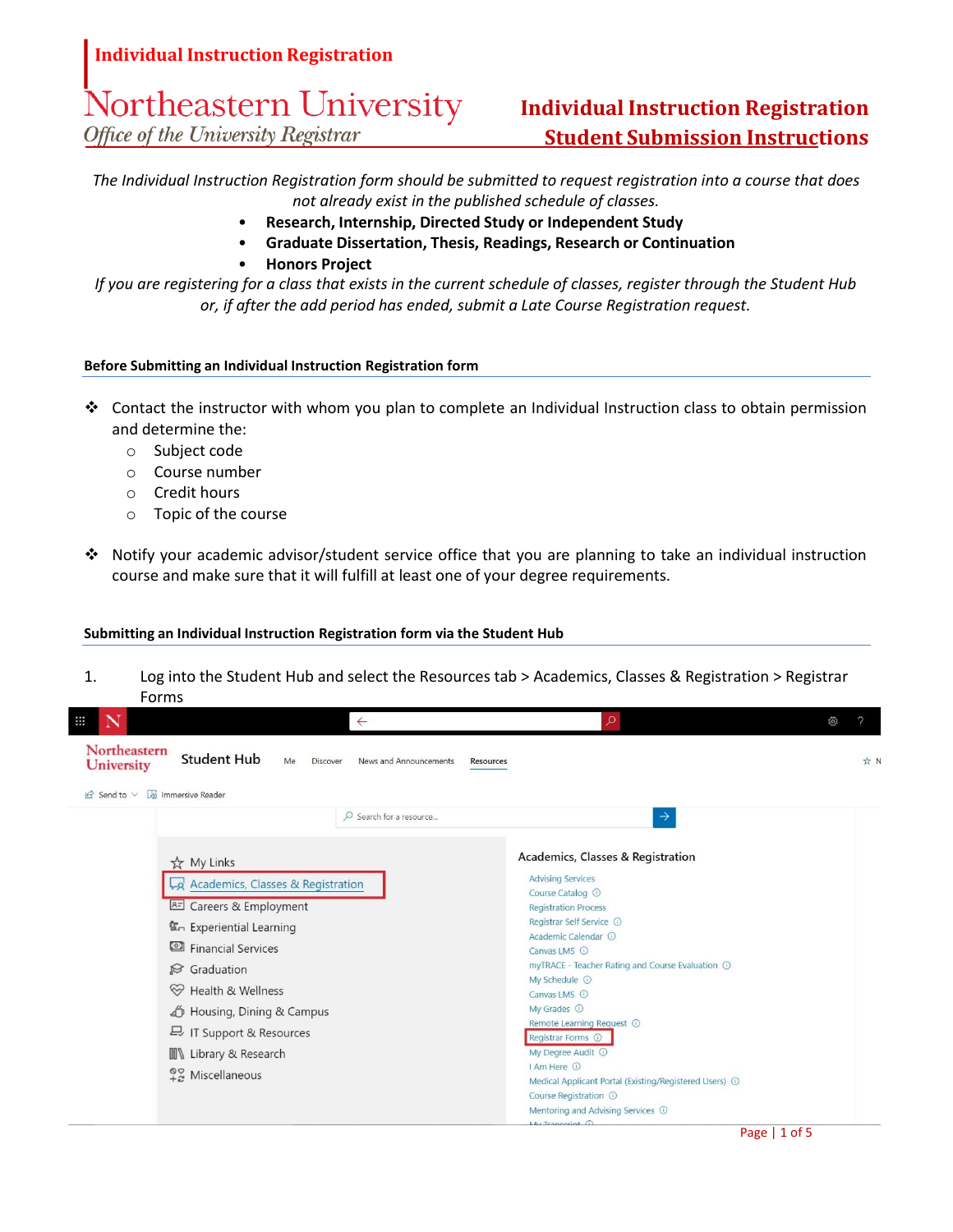2. This will take you to your Student Forms homepage. Select **Individual Instruction Request** from the **Create New** drop-down menu and click the **Go** button.

|                                 |                                                                                        |         |                    |                                                                          |                       | Exit Form Print Form |
|---------------------------------|----------------------------------------------------------------------------------------|---------|--------------------|--------------------------------------------------------------------------|-----------------------|----------------------|
|                                 |                                                                                        |         |                    |                                                                          |                       |                      |
|                                 |                                                                                        |         | <b>Create New:</b> | Select One                                                               | Go                    |                      |
|                                 |                                                                                        |         |                    | Select One<br>Leave of Absence                                           |                       |                      |
|                                 | Please Note: In progress and recently completed Student Forms will be displayed below. |         |                    | University Withdrawal<br>Late Course Registration<br>Course Drop Request |                       |                      |
| <b>Petitions to Reduce Load</b> |                                                                                        |         |                    | <b>Individual Instruction Registration</b>                               |                       |                      |
| <b>Action</b>                   | Term                                                                                   |         |                    | <b>Date Created</b>                                                      | <b>Status</b>         |                      |
| View                            | Summer 2 2017 Semester                                                                 |         |                    | 7/6/2017 11:45 AM                                                        | Processed/Archived    |                      |
|                                 |                                                                                        |         |                    |                                                                          |                       |                      |
|                                 |                                                                                        |         |                    |                                                                          |                       |                      |
|                                 | <b>Individual Instruction Registration</b>                                             |         |                    |                                                                          |                       |                      |
| Action                          | <b>Submitted Date</b>                                                                  | Subject | Course #           | <b>Course Title</b>                                                      | <b>Effective Term</b> | <b>Status</b>        |

- 3. Carefully read all of the acknowledgement statements, click the checkbox next to each one, and click the **I Agree** button to continue.
	- Clicking the **Cancel** button will return you to your Student Forms homepage.

| <b>Individual Instruction Registration Acknowledgements</b>                                                                                                                                                                                                  |
|--------------------------------------------------------------------------------------------------------------------------------------------------------------------------------------------------------------------------------------------------------------|
|                                                                                                                                                                                                                                                              |
| This Individual Instruction form should be submitted to request registration into a course that does not already exist in the published schedule of classes.                                                                                                 |
| · Research, Internship, Directed Study or Independent Study                                                                                                                                                                                                  |
| · Graduate Dissertation, Thesis, Readings, Research or Continuation                                                                                                                                                                                          |
| · Honors Project                                                                                                                                                                                                                                             |
| If you are registering for a class that exists in the current schedule of classes, register through my Northeastern or after the add period, submit a Late Course Registration<br>request.                                                                   |
| <b>INSTRUCTIONS:</b>                                                                                                                                                                                                                                         |
| Read the below statements carefully, check the box next to each statement and click "I Agree" at the bottom of the page to begin your request.                                                                                                               |
| It is expected that I have had a conversation with the Instructor/Department to discuss the topic and determine the appropriate subject code and course number before this<br>form is submitted.                                                             |
| understand that submitting this request does not guarantee approval or registration in the requested class.                                                                                                                                                  |
| I understand that if I have a registration-blocking hold, this individual instruction registration request will not be processed by the Registrar's Office until the hold is lifted.<br>Once the hold is lifted, it is my respons<br>$\overline{\mathbf{y}}$ |
| understand that it is my responsibility to verify all submitted information to ensure it is accurate.                                                                                                                                                        |
| I understand that if I am waiting for the individual instruction registration request to be processed before dropping a different class, I should provide the CRN of the course<br>to drop in the appropriate box on the request.                            |
| I understand that if I am requesting to add this class beyond the last day to drop without a W for the term and request is approved, the class will be added to my schedule<br>and I will not be able to drop the class without a W grade.                   |
| <b>Cancel</b><br>I Aaree                                                                                                                                                                                                                                     |

- 4. Under **INSTRUCTIONS**, complete steps 1-3 by selecting the following from the drop-down menus:
	- **Course Level**
	- **Effective Term**
	- **College** offering the proposed course
	- **Type of Course**, select either:
		- o **Individual Instruction Request** if you are requesting to take one of the standard individual instruction courses, or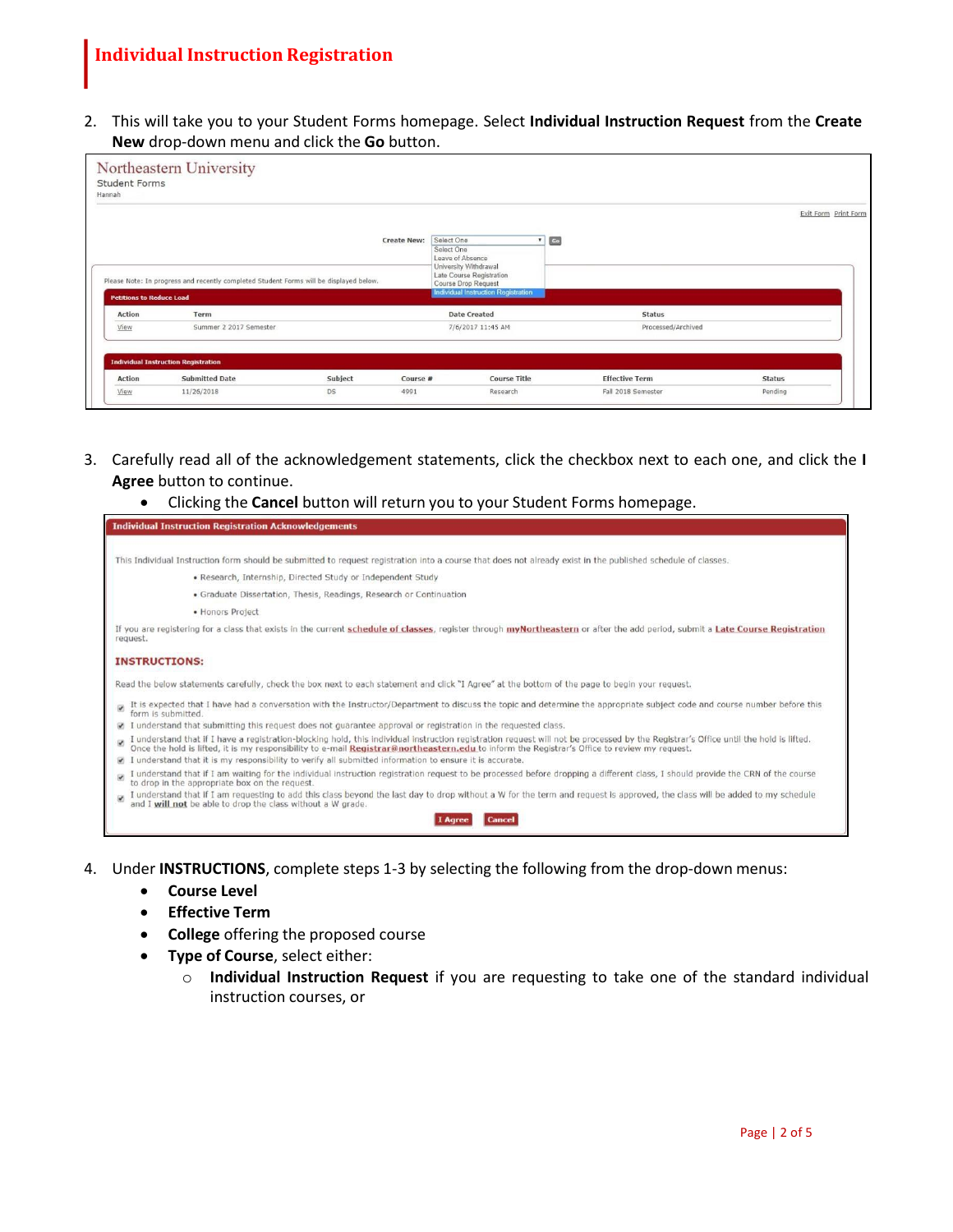o **Taking Exact Curriculum of Existing Course** if you would like to take the exact curriculum of an existing course, but are not able to do so due to a scheduling conflict or due to it not being offered in the effective term of choice.

|                                                     | <b>Individual Instruction Registration Course Identification</b>                                                                                                  |                         |                                                                                                                                                                                        |  |  |  |  |  |
|-----------------------------------------------------|-------------------------------------------------------------------------------------------------------------------------------------------------------------------|-------------------------|----------------------------------------------------------------------------------------------------------------------------------------------------------------------------------------|--|--|--|--|--|
|                                                     | This Individual Instruction Registration form should be submitted to request registration into a course that does not exist in the published schedule of classes. |                         |                                                                                                                                                                                        |  |  |  |  |  |
|                                                     | . Research, Internship, Directed Study or Independent Study                                                                                                       |                         |                                                                                                                                                                                        |  |  |  |  |  |
|                                                     | · Graduate Dissertation, Thesis, Readings, Research or Continuation                                                                                               |                         |                                                                                                                                                                                        |  |  |  |  |  |
|                                                     |                                                                                                                                                                   |                         |                                                                                                                                                                                        |  |  |  |  |  |
|                                                     | · Honors Project                                                                                                                                                  |                         |                                                                                                                                                                                        |  |  |  |  |  |
|                                                     |                                                                                                                                                                   |                         | If you are registering for a class that exists in the current schedule of classes, register through myNortheastern or after the add period, submit a Late Course Registration request. |  |  |  |  |  |
| <b>INSTRUCTIONS:</b>                                |                                                                                                                                                                   |                         |                                                                                                                                                                                        |  |  |  |  |  |
|                                                     |                                                                                                                                                                   |                         | It is expected that you have had a conversation with the Instructor/Department and have the appropriate college, subject, and course number determined before submission.              |  |  |  |  |  |
| Step 1: Select the course level and effective term. |                                                                                                                                                                   |                         |                                                                                                                                                                                        |  |  |  |  |  |
| Course Level:*                                      | .0<br>Undergraduate                                                                                                                                               | <b>Effective Term:*</b> | $r$ 0<br>Spring 2019 Semester                                                                                                                                                          |  |  |  |  |  |
|                                                     | Step 2: Select the college that offers the subject of the proposed course.                                                                                        |                         |                                                                                                                                                                                        |  |  |  |  |  |
| College:*                                           | College of Arts, Media and Di v   0                                                                                                                               |                         |                                                                                                                                                                                        |  |  |  |  |  |
| Step 3: Select the type of course.                  |                                                                                                                                                                   |                         |                                                                                                                                                                                        |  |  |  |  |  |
| Type of Course:*                                    | <sup>®</sup> Individual Instruction Request                                                                                                                       |                         |                                                                                                                                                                                        |  |  |  |  |  |
|                                                     | Taking Exact Curriculum of Existing Course                                                                                                                        |                         |                                                                                                                                                                                        |  |  |  |  |  |

5. Select the **Subject** for your requested course

|        | Step 4: Select the subject from the list provided. If you are unsure, please reference the <b>Academic Catalog</b> ,<br><u>. The contract of the contract of the contract of the contract of the contract of the contract of the contract of the contract of the contract of the contract of the contract of the contract of the contract of the contrac</u> |  |
|--------|--------------------------------------------------------------------------------------------------------------------------------------------------------------------------------------------------------------------------------------------------------------------------------------------------------------------------------------------------------------|--|
| ubject | t - Gener                                                                                                                                                                                                                                                                                                                                                    |  |

- 6. Depending on the **Type of Course** you selected above, make your **Course Selection** and click **Next**:
	- **Individual Instruction Request** select a course number from the drop-down menu.
		- $\circ$  If your proposed course number does not appear in the drop-down menu, that means it is either not created in the system for that subject or it has been inactivated. If this is the case, please contact the instructor/department for a replacement course number or to request that the course be reactivated.

|                            | Step 4: Select the subject from the list provided. If you are unsure, please reference the Academic Catalog,                                                                                                                                                                  |  |  |  |  |  |  |
|----------------------------|-------------------------------------------------------------------------------------------------------------------------------------------------------------------------------------------------------------------------------------------------------------------------------|--|--|--|--|--|--|
| Subject:*                  | $\mathbf{v}$ 0<br>ARTE - Art - General                                                                                                                                                                                                                                        |  |  |  |  |  |  |
|                            | Step 5: Choose a course from the list provided. If the course number you intend to take is not on this list, it is not active. Please contact the department for an alternate course number or the department can contact the<br>Registrar's Office to reactivate the course. |  |  |  |  |  |  |
| <b>Course Selection:*</b>  | ARTE 4992 - Directed Study v                                                                                                                                                                                                                                                  |  |  |  |  |  |  |
| <b>Course Description:</b> | ARTE 4992-Directed Study                                                                                                                                                                                                                                                      |  |  |  |  |  |  |
|                            | Offers independent work under the direction of members of the department on a chosen topic. Course content depends on instructor. May be repeated without limit.                                                                                                              |  |  |  |  |  |  |
|                            | <b>Cancel</b><br>Next                                                                                                                                                                                                                                                         |  |  |  |  |  |  |
|                            | * Indicates Mandatory Fields                                                                                                                                                                                                                                                  |  |  |  |  |  |  |

- **Taking Exact Curriculum of Existing Course** enter the 4-digit course number in the corresponding field.
	- $\circ$  If the course number you enter is not valid, you will receive an error message directing you to

|                            |                                          | Step 4: Select the subject from the list provided. If you are unsure, please reference the Academic Catalog.                                                                                                                                                                                                       |
|----------------------------|------------------------------------------|--------------------------------------------------------------------------------------------------------------------------------------------------------------------------------------------------------------------------------------------------------------------------------------------------------------------|
| Subject:*                  | PHTH - Public Health                     | $\mathbf{v}$ 0                                                                                                                                                                                                                                                                                                     |
|                            |                                          | Step 5: If you are taking the exact curriculum of an existing course as an individual instruction, provide the appropriate corresponding course number.                                                                                                                                                            |
| <b>Course Number:</b>      | 2210                                     |                                                                                                                                                                                                                                                                                                                    |
| <b>Course Description:</b> | PHTH 2210 - Foundations of Biostatistics | Introduces the fundamental concepts of biostatistics. Offers students an opportunity to learn to apply statistical thinking to practical problems across several<br>health disciplines. Draws examples and readings from clinical and public health literature. Introduces the Stata statistical software package. |
|                            |                                          | <b>Cancel</b><br><b>Next</b><br><b>Back</b>                                                                                                                                                                                                                                                                        |
|                            |                                          | * Indicates Mandatory Fields                                                                                                                                                                                                                                                                                       |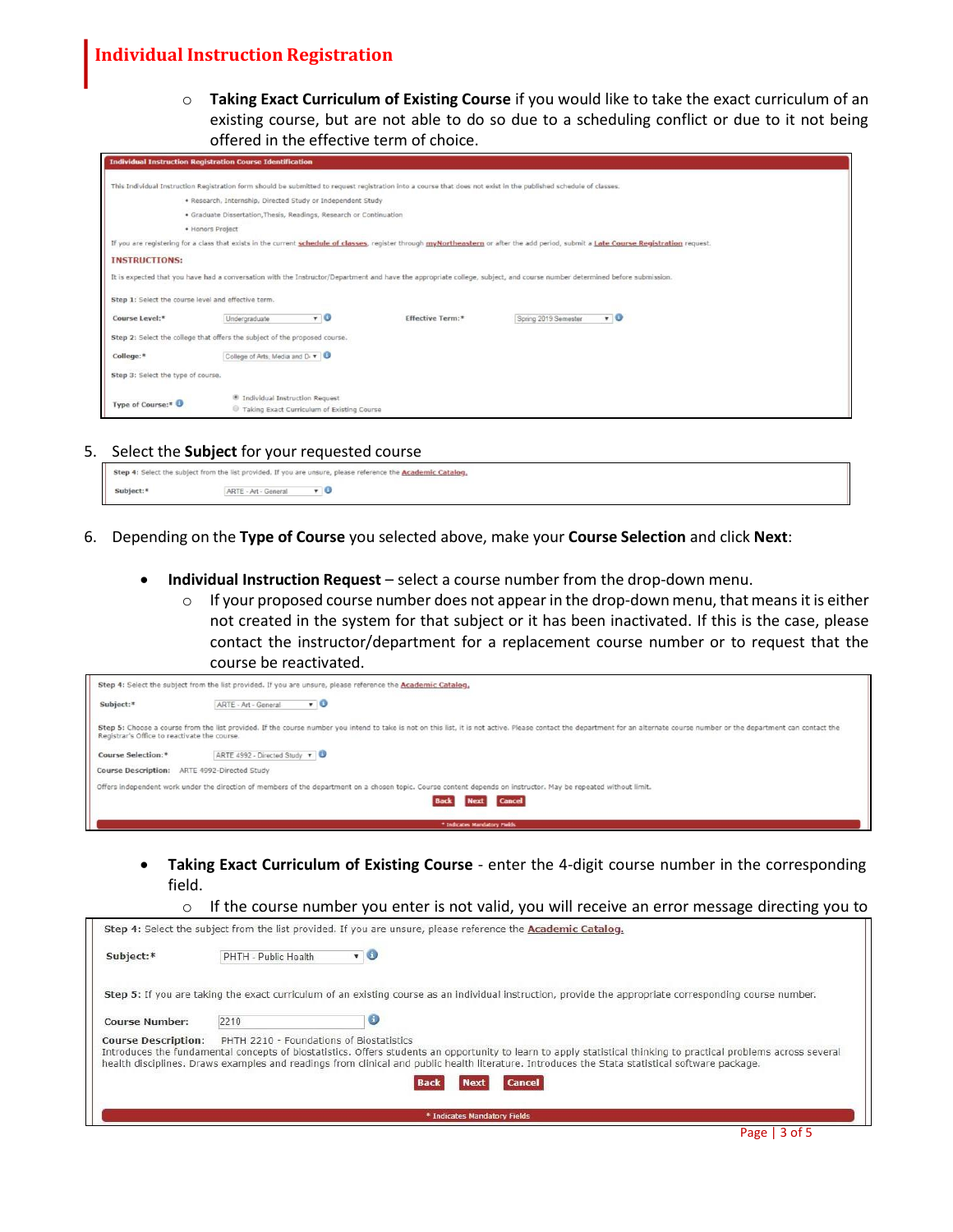enter a valid course number.

7. In the student information section of the Individual Instruction Registration Form, enter your 10-digit phone number in the **Current Phone Number** box.

| Northeastern University<br>Student Forms<br>Hannah |                    |   |                                          |                                   |                      |
|----------------------------------------------------|--------------------|---|------------------------------------------|-----------------------------------|----------------------|
|                                                    |                    |   |                                          |                                   | Exit Form Print Form |
| <b>Individual Instruction Registration Form</b>    |                    |   |                                          |                                   |                      |
| Student                                            |                    |   | <b>NORTHAMMADOOR</b>                     | <b>MARKET BANKLEY</b>             |                      |
| Name:                                              | Hannah             |   | Student Level:                           | Undergraduate                     |                      |
| NUID:                                              |                    |   | <b>CONTRACTOR</b><br>College:            | College of Arts, Hedia and Design |                      |
| Student Email:                                     | eu.edu@example.com |   | Program:                                 | BS-MUSI-MUID                      |                      |
| Current Phone Number:* 1234567899                  |                    | o | Concentration 1:                         | <b>Music Industry</b>             |                      |
|                                                    |                    |   | <b>Registration Blocking</b><br>Hold(s): | $t\bar{t}\sigma$                  |                      |

- 8. In the Course Information box enter the following:
	- **Topic of Study**
	- **Credit Hours**
		- o If the number of credits is set at a certain number, this field will autofill.
	- **Primary Instructor**
		- o Click on the magnifying glass next to the **Primary Instructor** box.
		- o Enter the Northeastern e-mail address for the instructor in the **Lookup Primary Instructor By Email** box and click the **Search** button.
		- o Select the corresponding instructor from the search results.
	- **Overload Authorization (\*UG Students Only\*)**
		- o Select **Yes** or **No** from the drop-down menu. An overload occurs when an UG student takes more than 16 billing hours in fall, spring, or full summer terms OR 8 billing hours in summer 1 or summer 2 terms.
			- **Yes** indicates that you will be registered even if this class results in a billing overload.
			- **No** indicates that if submit a request without providing a CRN to drop, the Office of the Registrar will not process your request as it would result in a billing overload.

### • **CRN to Drop**

 $\circ$  If you plan to drop a class once your individual instruction registration form is processed, please provide the CRN on the request and we can drop it when you are registered for the new class.

| <b>Course Information</b> |                                   |                                 |                    |    |
|---------------------------|-----------------------------------|---------------------------------|--------------------|----|
| <b>Course Level:</b>      | Undergraduate                     | <b>Effective Term:</b>          | Fall 2018 Semester |    |
| College:                  | College of Arts, Media and Design |                                 |                    |    |
| Subject:                  | ARTE                              | <b>Course Title:</b>            | Directed Study     |    |
| <b>Course Number:</b>     | 4992                              | Credit Hours:*                  | $\circledcirc$     |    |
| Topic of Study:*          | Painting                          | Primary Instructor:*            | Aaron              | 90 |
|                           |                                   | <b>Employee Directory</b>       |                    |    |
| <b>CRN To Drop:</b>       | CRN To Drop                       | <b>Overload Authorization:*</b> | $\cdot$ 0<br>Yes   |    |

### • **Supplementary Information**

 $\circ$  Some subject/course combinations require supplementary information to be provided. In these instances, you would see an additional text box or fields on the page. These additional fields must be completed in addition to the above fields before submission of the individual